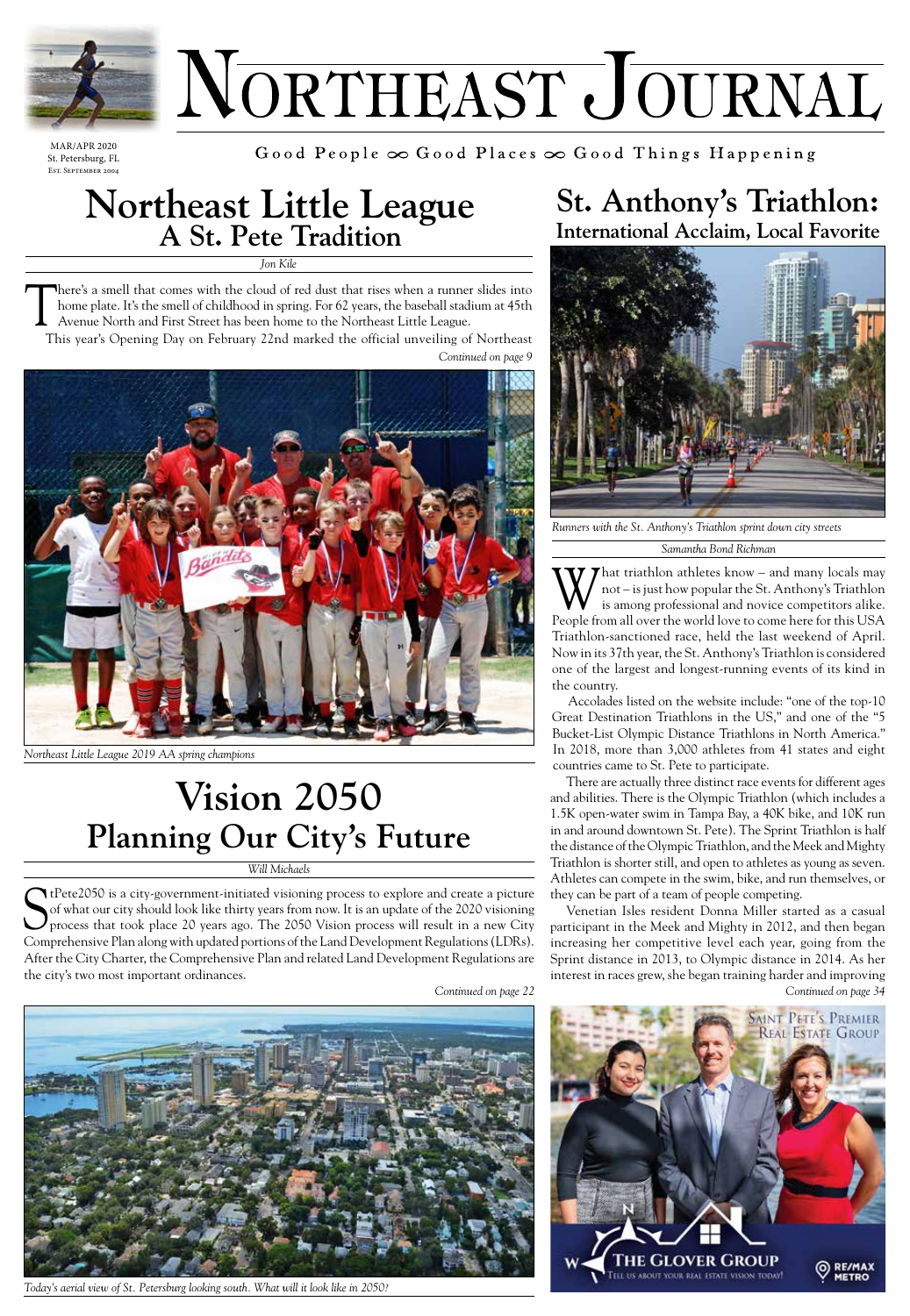#### **VISION 2050** *Continued from page 1*

The Comprehensive Plan establishes policies related to growth management and preservation of the city's character. Specific sections of the plan address future land use, conservation, coastal management, transportation, housing, recreation and open space, infrastructure, historic preservation, and public school facilities. The Land Development Regulations address zoning, building mass and height, and other development features. Changes to designated land uses, building variances, and other city initiatives or permitted private construction must comply with these documents. While the new visioning process is aimed at assuring quality of life for our city in the year 2050, a new Comprehensive Plan and updated LDRs will be put into effect in the near future.

The 2050 Visioning process is already well underway. The project began last August and has three phases. The first phase, "Project Initiation," addressed the question of "Where Have We Been?" as a community. This included several community workshops where accomplishments of the 2020 Vision Plan were reviewed, and 'mapping exercises' were undertaken by approximately 300 people identifying existing conditions and challenges. The workshops were complemented by 30 outreach events involving 1,700 people and an online citizen's survey. The online survey was live over a period of 75 days and had approximately 2,600 responses. The second phase is now underway and asks participants "Where Are We Going?" Workshops have already been held in which surveys were completed identifying community priorities and soliciting solutions to areas of concern. A third phase will get underway in April, addressing the question "How Do We Get







There?" in which a plan will be formulated for addressing identified priorities. Eleven current city 'Strengths & Opportunities' were identified in Phase 1. The top three strengths identified were Arts & Culture, Parks & Recreation, and Local Businesses. The top three opportunities or priorities for improvement included Housing Affordability, Transportation Options, and Job Opportunities.

City Administration postulated eight possible priority themes for Vision 2050. These included Growth & Character, Shared Prosperity, Arts & Culture, Diversity & Inclusion, Education, Healthy Communities, Sustainability, and Transportation & Mobility. The themes were assumed to be self-explanatory and offered without definition. Participants were also invited to suggest their own different themes.

 In the Phase 1 workshops, seven theme areas were prioritized. In order of priority they included Transportation & Mobility; Growth & Character; Shared Prosperity; Healthy Communities; Sustainability; Diversity & Inclusion; and Education. The online survey generated a different order of priorities: Sustainability; Transportation & Mobility; Education; Healthy Communities; Growth & Character; Arts & Culture; Shared Prosperity; and Diversity & Inclusion. Combining the workshops and surveys (without giving weight to the number of participants respectively) results in order of magnitude were: Transportation and Mobility; Sustainability; Education; Healthy Communities; Growth and Character; Arts and Culture; Shared Prosperity; and Diversity and Inclusion.

City Administration offered background information pertinent to some of the theme areas. Some notable changes since the 2020 Vision Plan was adopted in 2007 include:

- Median Age has decreased from 48.1 to 41.2.
- •Persons renting in the city have increased from 36.4% to 40.3% while the percent of homeowners has declined from 63.6% to 59.7%.
- •The Coastal High Hazard Area (area potentially affected by flooding resulting from a Category 1 hurricane) has increased approximately 8,000 acres to 16,000 acres, or about 41% of the city's land mass.
- •Sea Level Rise is now an issue whereas it was not in 2000. Projections used by the City anticipate an increase of 1.35 to 4.56 feet by 2070, with an intermediate projection of 2.33 feet.

With respect to the area of Growth and Character, City Administration noted that in the last five years (2014-2019) our population has increased by an average of 1.3% annually to its current level of approximately 270,000. Between 2014 and 2018, the median household income has increased by a phenomenal 26.1%, exceeded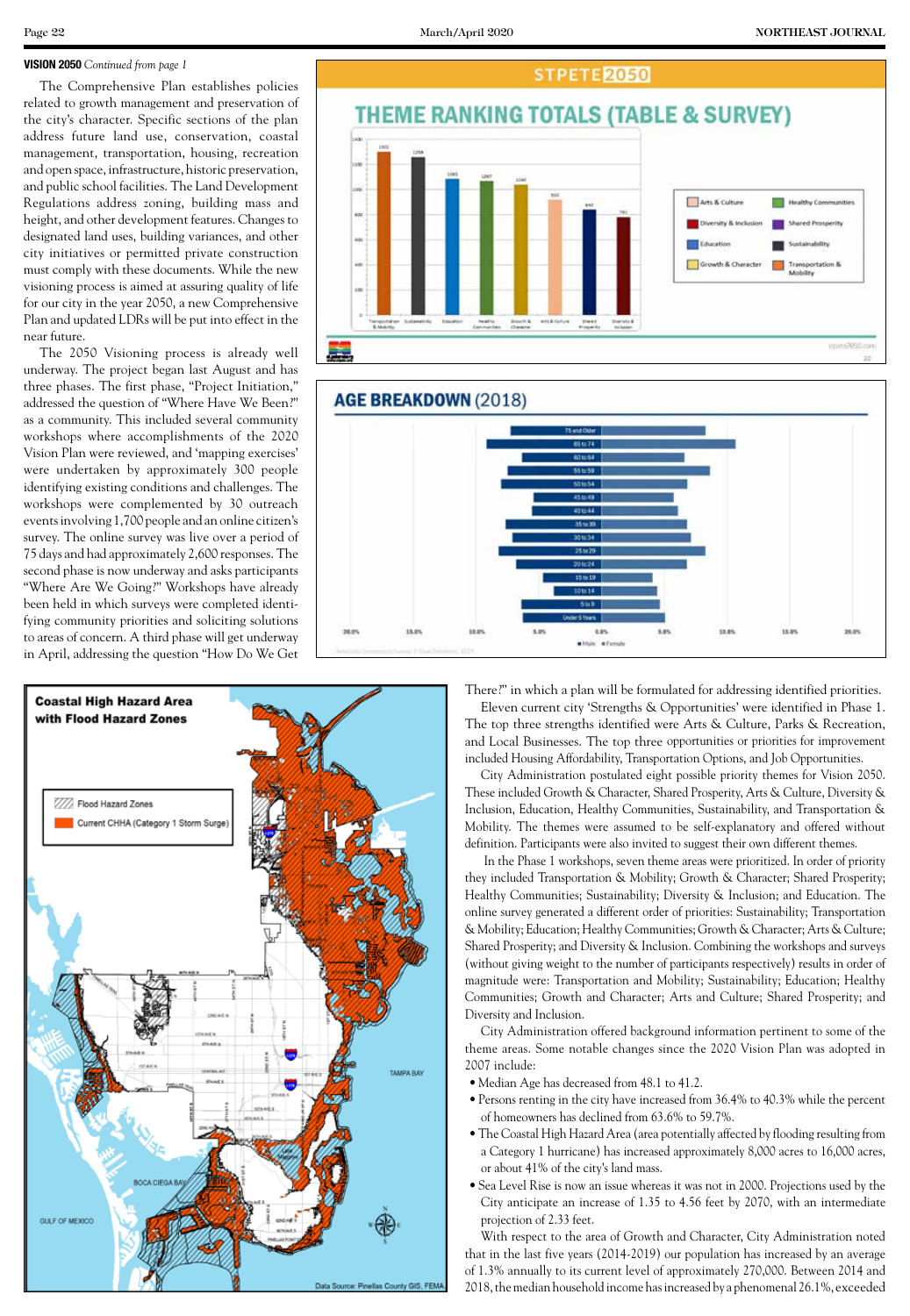only by Miami in the state. African American household income has increased by 72%, the highest in the state. Between 2015 and 2019 nearly 7,000 new jobs were added to the city's economy (a 6% increase). The unemployment rate is now 3.1%. The poverty rate is 12.3%. The number of downtown dwelling units has increased from 5,429 in 2015 to 10,886 in 2019 (including underconstruction and permitted).

The city's top job sectors include Accommodations and Food Service (14%), Government (13%), Professional, Scientific, and Technical (12%), Administrative Support, Waste Management, and Remediation Services (11%), Manufacturing (10%), and Construction (9%).

Based on the assumption that the population will continue to increase at its recent range of 0.555 to 1.5% per year, City Administration projected that by 2050, there will be an additional need for between 2.3 and 4 million square feet of office space; 31,000 and 47,000 residential dwelling units; 1.1 and 1.9 million square feet of retail space; and 3,300 and 5,600 hotel rooms. A particular challenge for Vision 2050 will be to achieve job growth while managing new development.

In the surveys, participants were asked to visualize what St. Pete could be like in 2050. Excerpts from just a few of the hundreds of responses include:

- Eclectic, renowned, seaside community embracing diversity and sustainability to improve environmental resilience and grow a local industry and talent base in addition to big tourism draw.
- I'd like to say less traffic and a light rail.
- Ideally, there will be affordable housing options across all economic classes. Also, future invest-*Continued on page 24*

*"I think the city is well positioned for the year 2050. In particular I think our downtown waterfront parks remain a singular feature which should not be changed. We are one of the leading cities of our size in the world with such a waterfront amenity."* 

~David Fischer, Former St. Petersburg Mayor

*"I think Vision 2050 is in keeping with the great planning exercises that have been done throughout St. Petersburg's history. When we did Vision 2020 St. Petersburg was just starting to wake up from decades of limited growth. Now that we have truly become a destination City we have many new people and a younger demographic. Vision 2050 is an opportunity to learn about the unique features of the City and to allow our younger demographic to engage in the future. I think the most important issue to address in Vision 2050 is how to manage growth and protect the character of the city."*

~Bob Jeffrey, Former Assistant Director of Development Services, City of St. Petersburg

*"Twenty years ago when hundreds of people gathered for the 2020 planning, the largest issues were allowing traditional neighborhoods to rebuild without requiring a series of variances and bringing mixed use redevelopment to downtown. Today as we begin 2050, with the added help of the internet, the biggest issues revolve around creating zoning the provides a broad mixture of housing, makes transit use more practical and recognizes the rising sea levels will increase flood risks in significant parts of our town."*

~ Karl Nurse, Former City Council Member

*"Our rapid growth in the urban area of our community has given birth to multi-story structures*  which are altering its grand character without regard to the long term consequences of creating great *canyons of brick and mortar which block our glorious sunshine. My vision for 2050 is that we quickly and presently put in place a growth management policy which would halt further erosion of our urban character."* 

~Bob Ulrich, Former St. Petersburg Mayor

# SUMMER

## June 1-July 31

*Camps for students of all ages, from preschool to 12th grade.*

*Purposeful Preschool Play Drones & Robotics Video Game Creation Fine Arts and Fiber Arts Musical Theatre Training Specialty Sports Clinics Academic Enrichment/College Prep...and so much more!*

Summer at Shorecrest 5101 First Street, NE, St. Petersburg, FL 33703 727-522-2111 www.shorecrest.org/summer

**Register Now at www.shorecrest.org/summer**

Shorecrest | Be More